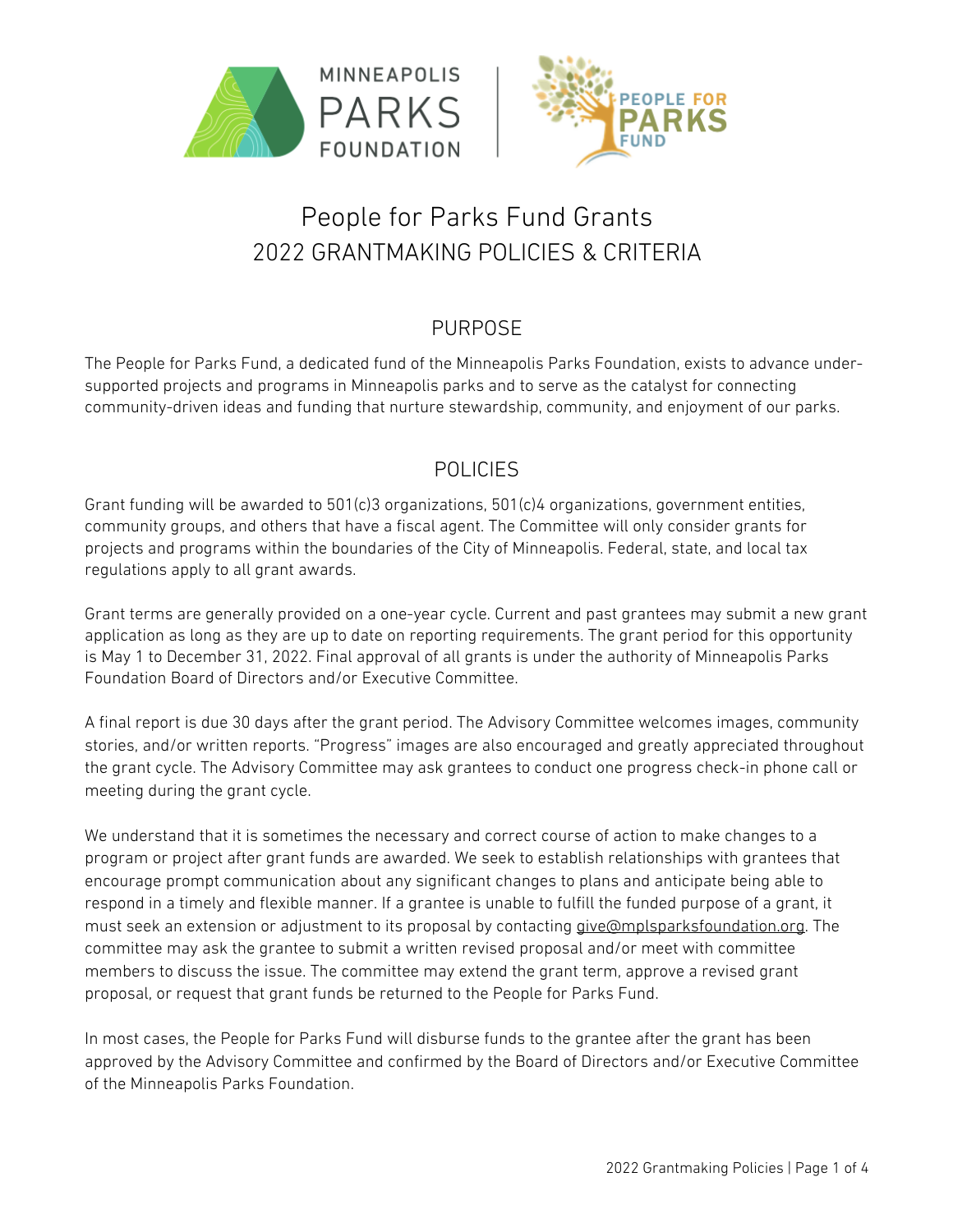### FUNDING GUIDELINES

### Anticipated Amount/Range of Grant Awards

The Advisory Committee will grant up to \$35,000 in funds for 2022. Most grants will be between \$1,000 and \$10,000, but will not exceed \$20,000.

Applicants must demonstrate community support through additional funding, community participation, and/or in-kind contributions.

### Allowed Uses of Grant Funds

Grant funding may be used for the following:

- Capital projects or purchase of supplies or equipment
- Ongoing established programs that advance equity in our parks
- New programs that have addressed a need in the community they serve
- One-time events that have a broader impact within the community they serve (e.g., interpreter services, topical gatherings/meetings that educate or catalyze action around MPF's priority themes)

### Funding Priorities

As the Advisory Committee evaluates grant applications, it will do so with a focus on the Guiding Themes of the Minneapolis Parks Foundation:

- Equity and cultural inclusion: When all people have access to valued parks and public space, feel welcome and see themselves reflected in those spaces, a community is healthier, safer, and happier.
- Resilience to climate change: Cities must adapt and develop new methods to protect and restore natural systems and clean water and to mitigate the economic impact of climate change.
- Community health and well-being: Parks provide healthy air, water, and soil, and places to play and exercise, on both the individual and community level. Parks also provide places where we can learn about our neighbors and form new and deeper connections.
- Connections to the natural world: In our increasingly urbanized world, maintaining places of natural beauty, respite, and awe helps us maintain our humanity.
- Economic vitality: Thriving parks and public spaces can attract investment and bring prosperity to the broader community.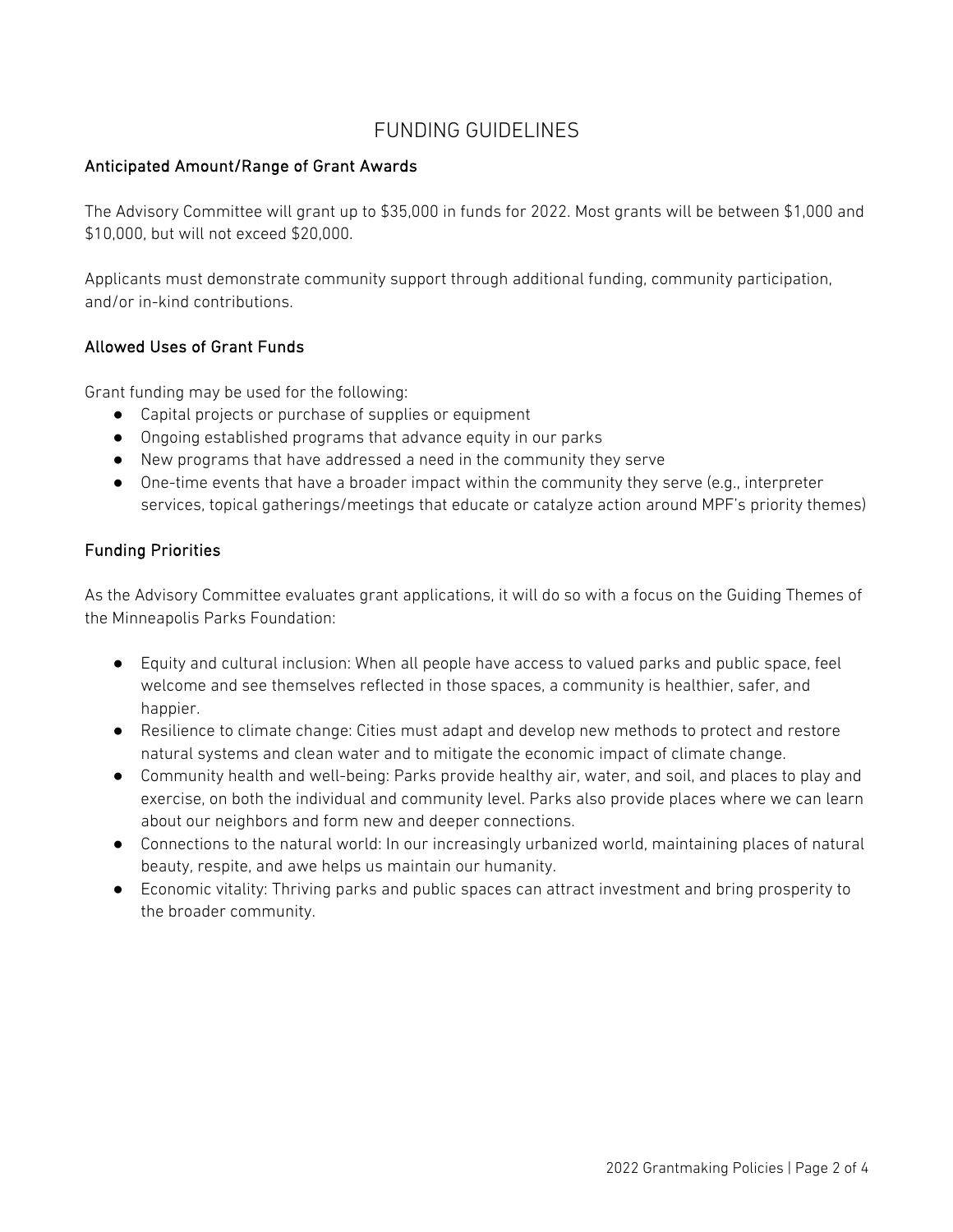### CRITERIA FOR GRANT SELECTION

In general, the Advisory Committee aims to fund projects/programs that focus on advancing equity. This standard may apply for new or existing programs or new programs that seek to increase equity within Minneapolis parks.

Applications will be reviewed using the following criteria, in order of priority:

### (1) Equity & Racial Justice:

- How does this project advance equity and/or racial justice?
- Is the project in a neighborhood with cultural, racial, and/or economic diversity?
- Will this project be accessible to a variety of community members?

#### (2) Neighborhood Involvement & Community Support:

- Is there buy-in from the neighborhood (volunteers, matching funds, etc.)?
- Does the group supporting the project have a commitment to its neighborhood park?
- Does it engage the surrounding community?
- Who will benefit from the project or program?
- Does it advance one or more of the Minneapolis Parks Foundation's guiding themes?
- Is the Minneapolis Park & Recreation Board aware of the project or program? If necessary or helpful to the success of the project or program, has the specific park or the MPRB agreed to provide in-kind or financial assistance?

#### (3) Quality of the Project:

- Does it demonstrate environmental stewardship?
- Does it significantly add to use and enjoyment of the parks?
- Is there a feasible plan and financial resources to successfully implement the project?

### (4) Impact of the Project:

- What is the discernible and meaningful impact defined by the applicant?
- Is the project "visible?"
- How many people/users is it likely to serve?

### (5) Impact of PFP Funding:

- What percentage of the project would PFP Funding provide?
- Will PFP grant make a significant difference in the successful implementation of this project?